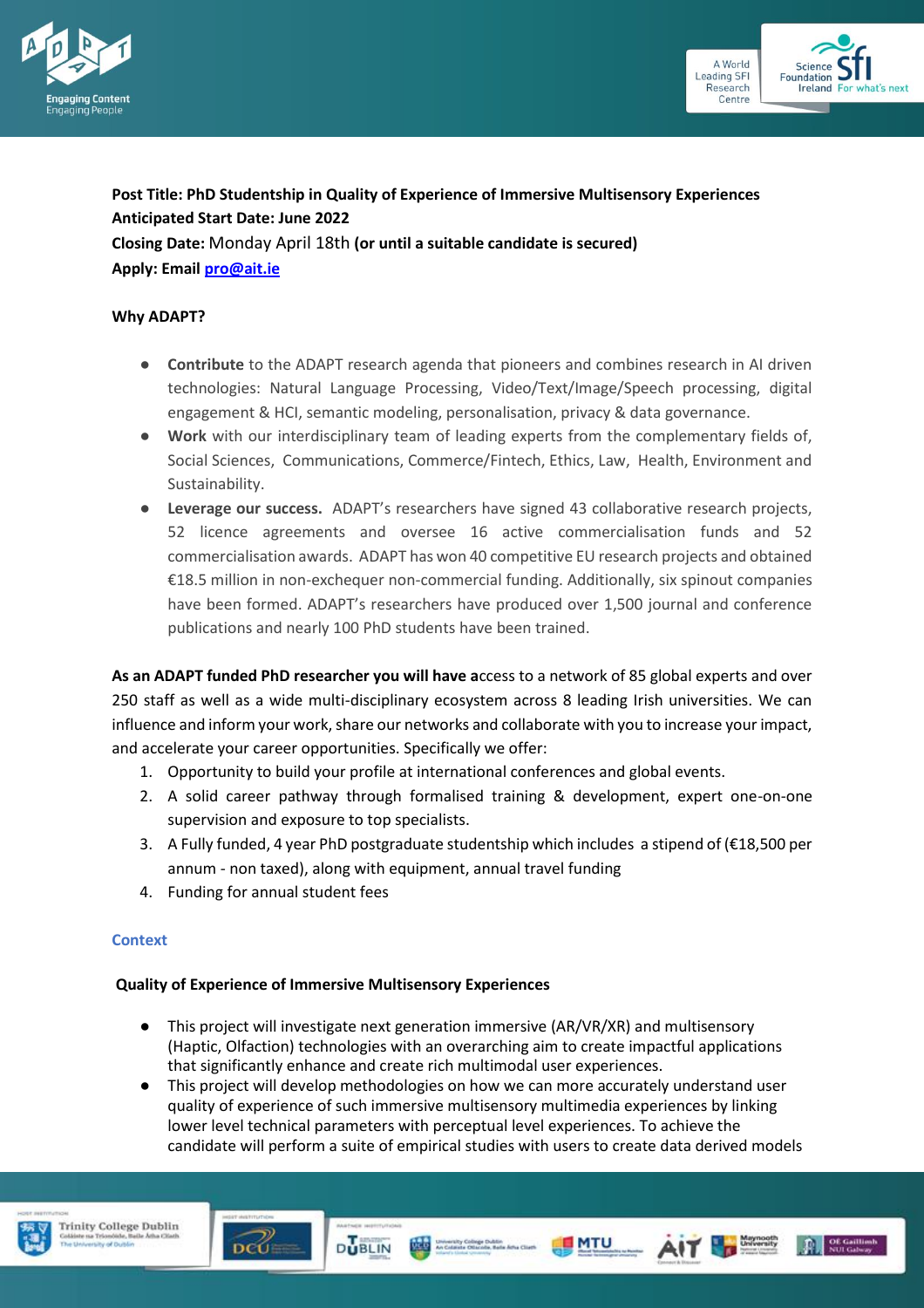



of the experiences.

● The successful candidate will gain skills and knowledge in: quantitative research design; statistical analysis techniques; machine learning; animation, game engine development.

The successful student will be supervised by Dr. Niall Murray (Athlone IT[https://www.niallmurray.info\)](https://www.niallmurray.info/) in collaboration with Prof. Cathal Gurrin (Dublin City University [https://www.computing.dcu.ie/~cgurrin/\)](https://www.computing.dcu.ie/~cgurrin/). The student will be part of the Digital Enhanced Engagement Strand within ADAPT, and will join the ADAPT team at Athlone IT, working as part of Dr. Murray's lab. The group publishes regularly in leading Multimedia, Virtual/Augmented Reality, QoE and HCI venues and conducts leading work on Multisensory Experiences, eXtended Reality Experiences, Quality of Experience and Human centric AI.

## **Minimum qualifications:**

Eg Primary Degree (hons) in computer science, computer engineering, HCI or aligned field

### **Preferred qualifications:**

- MSc in computer science or aligned field
- Game design/development experience (AR/VR/XR)
- **Machine Learning**
- Experimental design and user studies experience

## **Application Process**

Each application should only consist of

- 1. Detailed curriculum vitae, including if applicable relevant publications;
- 2. Transcripts of degrees,
- 3. The name and email contacts of two academic referees,
- 4. A cover letter/letter of introduction (max 2000 words). In the letter, applicants should include the following details:
	- a. An explanation of your interest in the research to be conducted and why you believe they are suitable for the position.
	- b. Details of your final year undergraduate project (if applicable)
	- c. Details of your MSc project (if applicable)
	- d. Details of any relevant modules previously taken, at undergraduate and/or Master level.
	- e. Details of any relevant work experience (if applicable).

#### **Diversity**

ADAPT is committed to achieving better diversity and gender representation at all levels of the organisation, across leadership, academic, operations, research staff and studentship levels. ADAPT is committed to the continued development of employment policies, procedures and practices that promote gender equality. On that basis we encourage and welcome talented people from all backgrounds to join ADAPT.